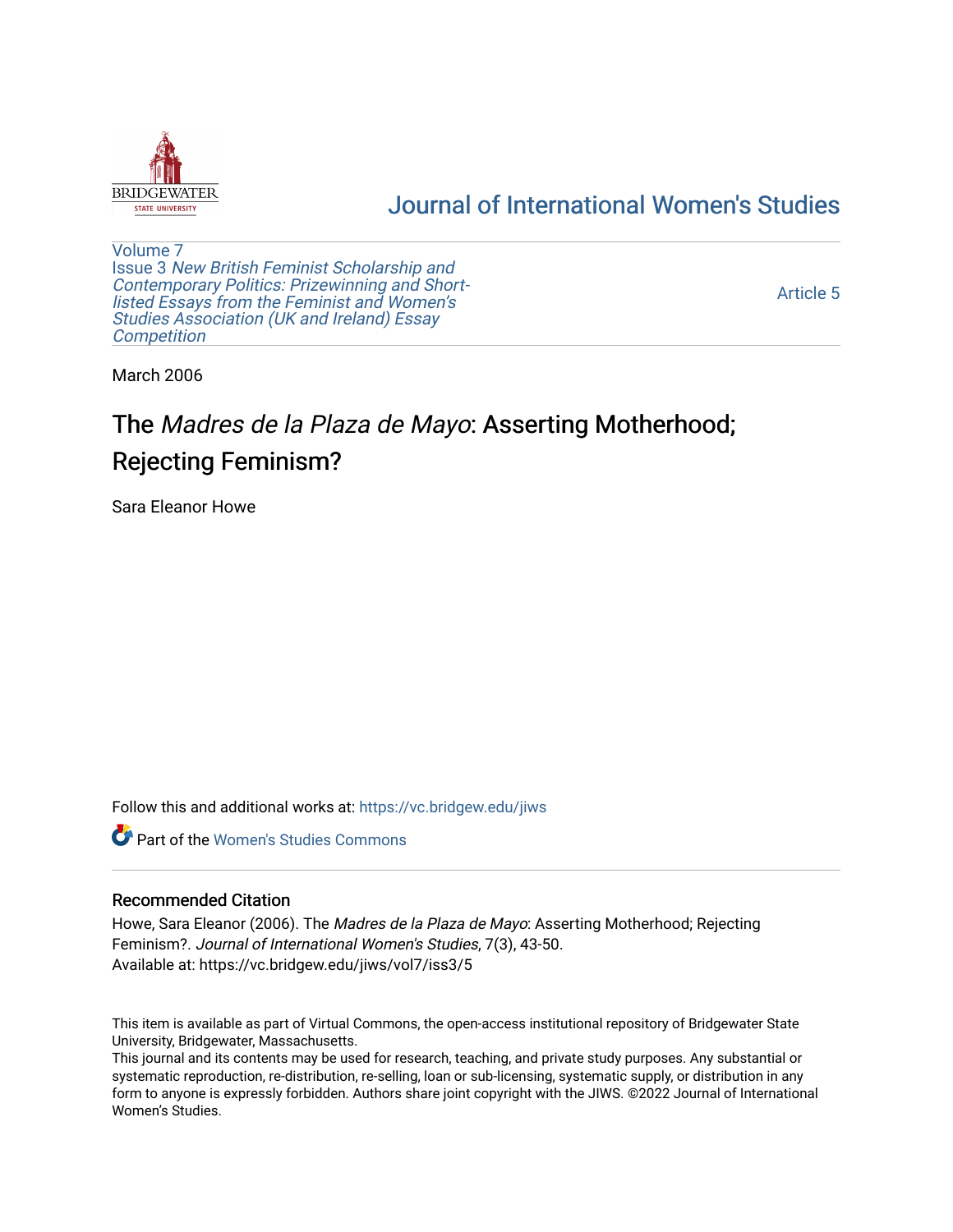## **The** *Madres de la Plaza de Mayo***: asserting motherhood; rejecting feminism?**

## By Sara Eleanor Howe<sup>[1](#page-1-0)</sup>

#### **Abstract**

This paper analyses the relevance of the 'motherist' politics of Argentina's *Madres de la Plaza de Mayo* to Latin American feminism. The *Madres* were one of the most visible and outspoken opponents of the military regime that ruled Argentina from 1976 to 1983, staging weekly demonstrations in the city's main square in the name of reclaiming their children who had been 'disappeared' by the regime as terrorists and subversives. The *Madres* adopted a strongly maternalist role, focusing their opposition to the regime through their role as mothers, and the rights and responsibilities inherent to motherhood.This paper aims to assess how such an approach can be related to movements in Latin American feminism at this time. The *Madres* undoubtedly proved the capacity and power of women as activists, yet faced criticism for inhabiting, emphasising and exploiting the traditional role of women which feminists were striving to deconstruct. The paper discusses the ways in which the *Madres* reinterpreted the traditional role of motherhood, subverting it from a restrictive label to a positive force, asserting the rights of mothers and transforming motherhood into a positive and politicised force.However, the paper also assesses the extent to which such a reassertion can be considered feminist, given the seeming incompatibility of the *Madres'* identity with the equality and freedom from traditional roles as sought by feminism. It is acknowledged that the *Madres* themselves have rejected the feminist label, seeking to distance themselves from what they consider bourgeois thinking that neglects real issues. Even so, the paper also discusses how the *Madres* can be seen to have contributed to feminist aims, especially within the increasing acceptance of diversity witnessed in feminism since the 1980s. The paper concludes by relating these questions of motherist versus feminist to the overall political and ethical objectives of the *Madres*.

## *Keywords:* Human Rights, Latin America, Maternalist politics

Under the years of military rule in Argentina from 1976 to 1983, some 30,000 people, labelled subversives and terrorists by the regime were 'disappeared': the majority kidnapped, tortured or murdered with no trace or record of their fate. In desperation, as the search for information of the whereabouts of their children proved fruitless, a group of mothers of the 'disappeared' came together in the Plaza de Mayo, the centre of power in Buenos Aires, to demand the return of their children. In time, the *Madres de la Plaza de Mayo* would become one of the most visible and outspoken opponents of the regime, gaining international recognition with their marches and demonstrations in the square, as well as through their other actions of protest.

 $\overline{a}$ 

<span id="page-1-0"></span><sup>&</sup>lt;sup>1</sup> This essay was originally written during Sara Howe's degree course in French and Spanish at the University of Southampton, as part of the assessment for the *Hispanic Feminisms* module taught by Carrie Hamilton. She graduated from Southampton with a first class degree in July 2004, and recently obtained a Masters with distinction in Translation at the University of Surrey. She is currently applying for jobs in the translation sector, and competing in a number of graduate recruitment schemes.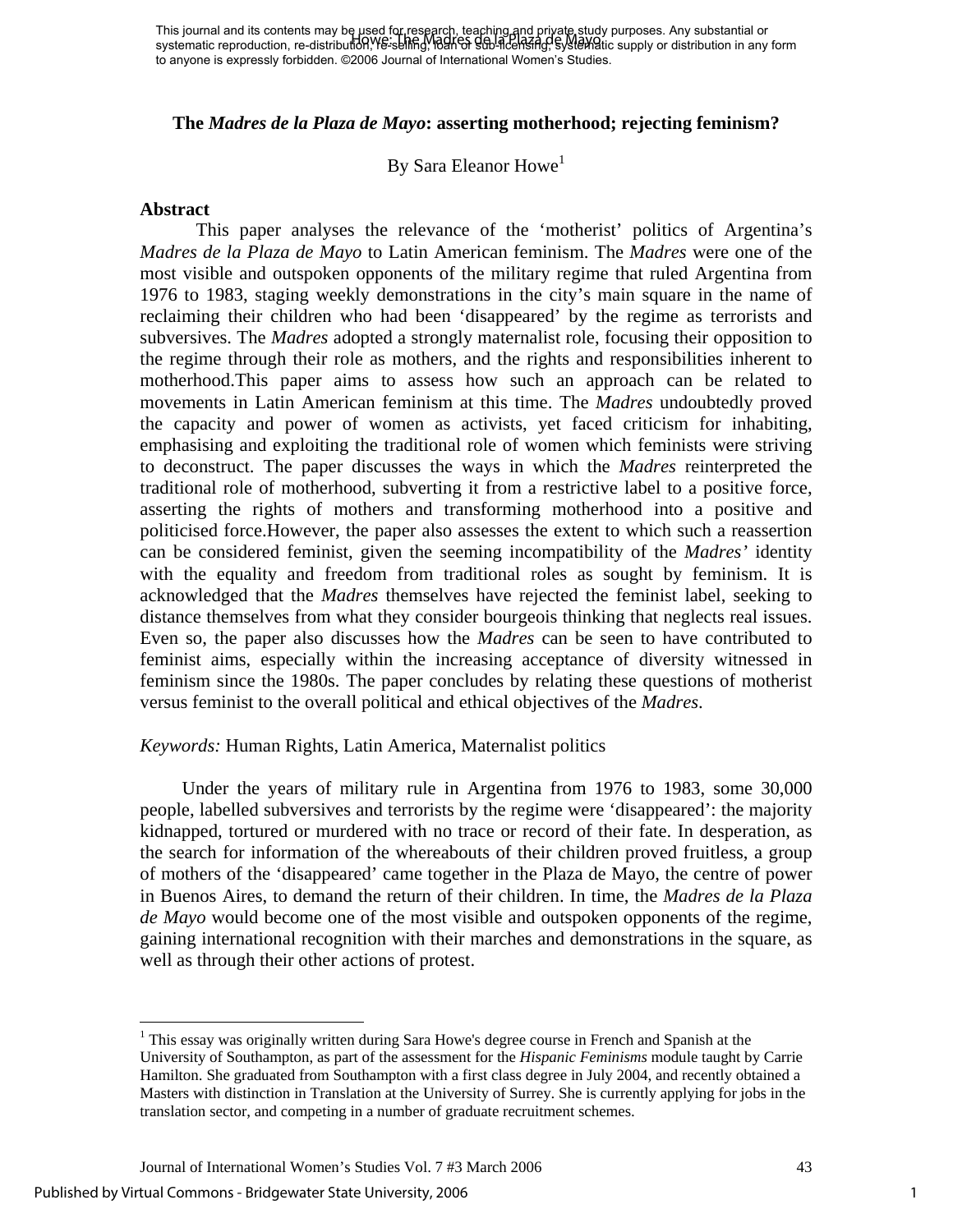In this essay, I aim to assess the relation between the actions and beliefs of the *Madres de la Plaza de Mayo* and Latin American feminism. An understanding of this relationship is essential not only to understand the disparate and often conflicting nature of Latin American feminism, but also to assess the changing role of the *Madres* in a world where the tragic circumstances of their formation fall further into the past. Although the *Madres* undoubtedly proved the role of women as activists and broke down numerous boundaries, they faced criticism in certain quarters for exploiting and inhabiting the traditional role of women as guardians of the home and family that Latin American feminists were so desperate to deconstruct. The relationship between the *Madres* and the more theoretical, even 'western', streams of feminism in the region is one that both parties have been compelled to consider, and that offers an enlightening insight into the wider conflict between traditional values and evolving rights in modern Latin America.

It is important first to be aware of the context of feminism in Latin America and in Argentina from which the *Madres* emerged. The early 1970s represented a breakthrough decade for feminism on the continent, Maxine Molyneux (2000: 63) remarks how second-wave feminist organisations developed alongside more popular movements aiming to meet basic needs, all accompanied by the effects of UN Decade for Women (1975-85). However, it is clear that in spite of this general increase in political participation among women, many female activists still encountered two significant obstacles. The first of these is a general tendency to regard any collective action involving numbers of women as a social rather than a political movement (Craske 1999: 3), due to the fact that women were viewed by many as apolitical beings who were none the less permitted – to an extent – an interest in social issues as an extension of their mothering role. As we shall see, the *Madres* would later exploit this same role to gain access to the political sphere. The second obstacle was the rejection of feminist thought as a foreign, western doctrine, of little relevance to the Latin American situation, incompatible with traditional conservative values and at best a secondary consideration in the Marxist class struggle (Feijoó 1998: 32). It should be noted nevertheless that, in spite of these barriers to progress, a number of feminist groups had emerged in Argentina in the 1970s. However, the coup in 1976 lead to the dissolution of the great majority of these (Feijoó 1989: 80), given that political activism was criminalised and feminist thought was seen as incompatible with, and indeed threatening to, the traditional 'values' of the military regime. Thus although at the time of the *Madres'* formation Argentina was largely devoid of any feminist network, there was a growing mobilisation on the continent as a whole, and a degree of precedent for women's movements in the country itself.

A consideration of even greater importance is the predominant position in Latin American feminisms of the role of motherhood. Even within certain sectors of feminist thought, motherhood has become a key manner of defining female difference, no longer as a restrictive label but instead as a positive force believed to be exemplary of particular qualities such as an 'especially ethical and responsible (attitude) to life' (Schirmer 1992: 60). In a debate not restricted to Latin American feminism (see for example the controversy surrounding Sara Roddick's 1989 publication *Maternal Thinking*), many feminists have criticised this maternalist approach, viewing it as reducing the female subject to the role of mother and confining her to that category. This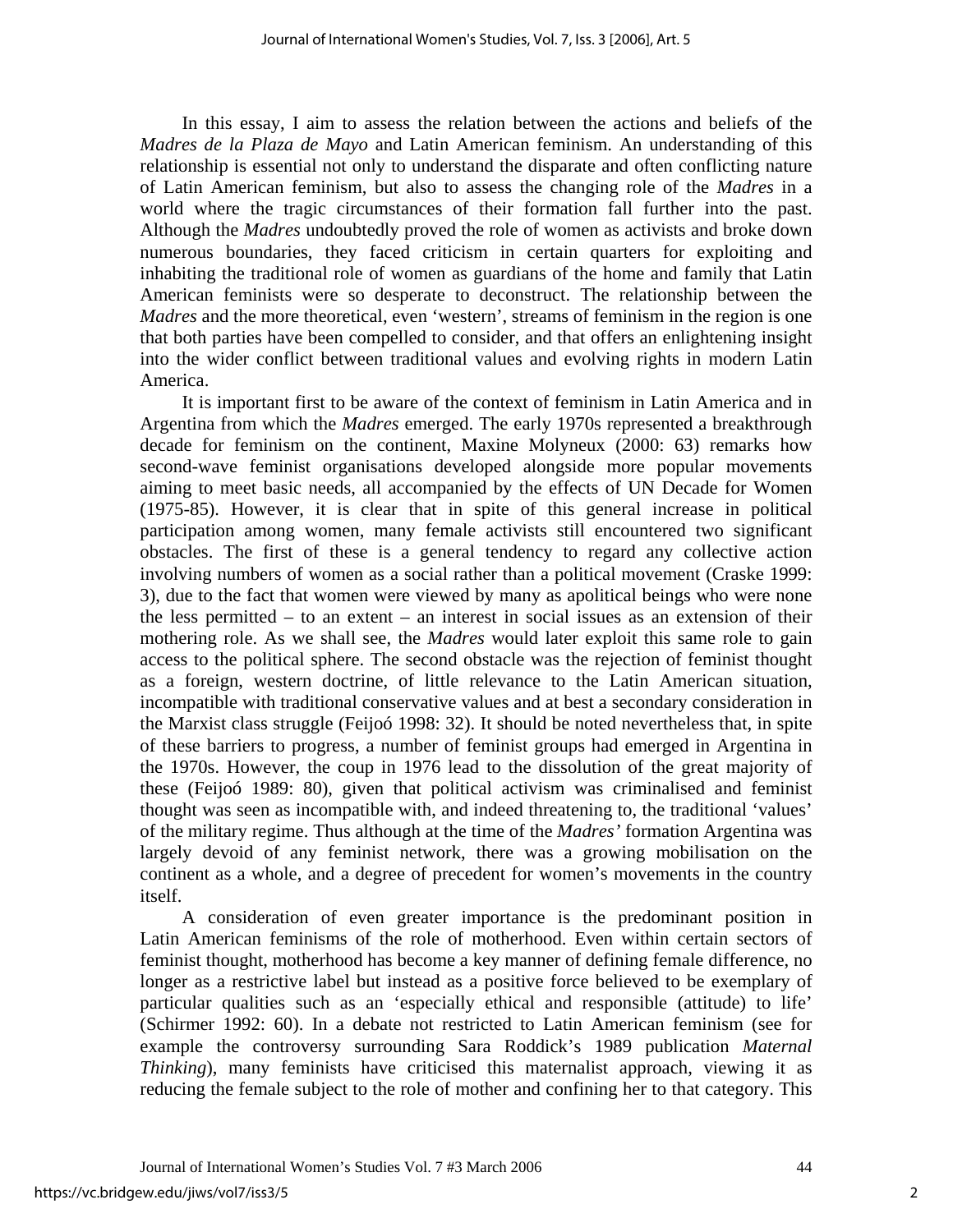belief in exclusively maternal qualities is translated in political terms as promoting justice and the provision of basic needs such as health and housing, demands that Nikki Craske describes as difficult for governments to deny because they are seemingly legitimised by the 'duties and responsibilities of motherhood' (Craske 1999: 83). The *Madres*' main demands may have been in response to a particularly extreme situation, but they can certainly be seen to have appropriated this 'motherist' position.

Obvious as it may be, the *Madres* represent clearly and unapologetically a group of mothers, something unashamedly evident in the name of the group itself. It is quite clear from the outset that this is a movement affirming its existence purely around the identity of its members as mothers. The fact that this membership is designated exclusively as the *mothers* of the 'disappeared' reinforces the assumption that child raising, and indeed the responsibility for the welfare of the child, is the preserve of women. As Diana Taylor states, in her study of the role played by the *Madres'* motherist politics in resisting the Dirty War and its aftermath, it was this sole identity and role that has endowed them with the capacity and the duty to carry out their protests, representing motherhood as a set of 'universal, immutable and eternal values…something forever fixed' (Taylor 1997: 200), in a manner which granted them a precious degree of legitimacy in such precarious times. In this way they certainly reinforced rather than challenged the traditional maternal category, but there are many nuances to their approach that should be considered.

The objectives of the group (to have their children returned to them alive, and to bring the perpetrators of the 'disappearances' to justice) reflected and were directly linked to this maternal role. Certain criticisms have been made with regard to this narrow focus, notably that it again placed the idea of the 'mother' as absolutely central, negating in Taylor's opinion the opportunity either to confront other issues, or indeed to acknowledge the divides and variations of interest that would have existed within the group (Taylor 1997: 204-5). In a similar vein to more traditional forms of motherist politics, the demands of the group can be seen as legitimate purely because of the maternal role of the *Madres*. Maria del Carmen Feijoó states that this strategy represents a certain risk, because 'linking the possibility of change to feminine emotionality constitutes a paradoxical 'vicious circle'' (Feijoó 1989: 88) given that an affirmation of such 'emotionality' as a feminine quality could be seen to support traditional perceptions.

To some extent however, the appropriation of this role can be attributed to purely strategic purposes. The image of woman as the traditional mother, dedicating herself to the care of her home and family, was one encouraged and promoted by many military regimes, including that of Argentina. This image formed part of their traditional Catholicbased 'values' and was seen to discourage subversion. As a result, by protesting within this role assigned by the regime itself, the *Madres* found a degree of impunity that would have been denied other human rights or feminist groups. Additionally the performance of this maternal role afforded them 'visibility in a representational system that rendered most women invisible' (Taylor 1997: 195), as well as an 'ethical commitment which is unnegotiable' (Jelin 1990: 205). However, despite the strategic importance of such a projection of roles, there are undoubted dangers in adopting it so readily, not least that – in addition to feminist complaints over conforming to traditional gender roles – in spite of the safety of representing an apparently officially approved category of women, they risked being 'drawn into the discourse and logic from which they are trying to differentiate' (Taylor 1997: 203). The manner in which the *Madres* adopted this label of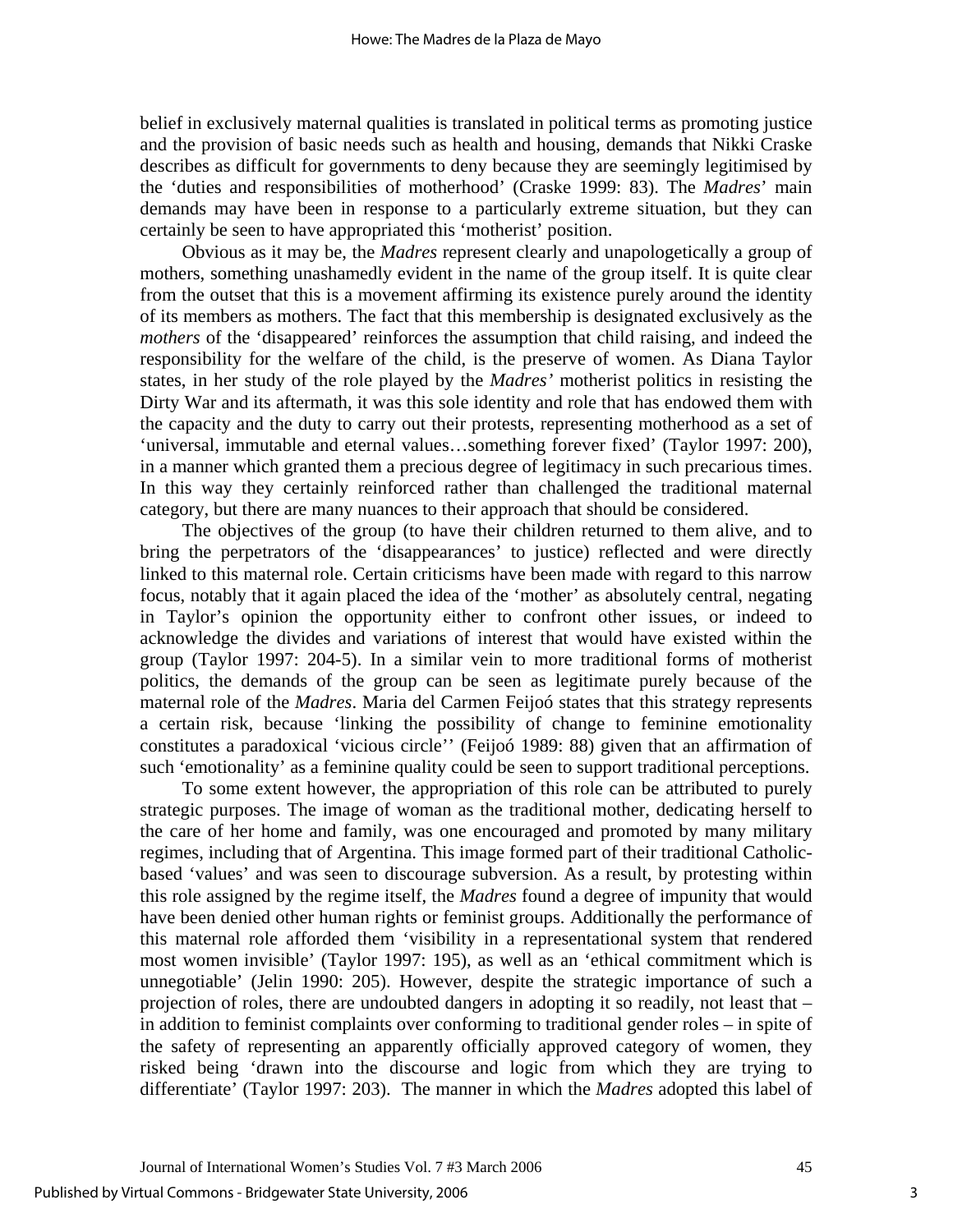maternal femininity, and their intentions in doing so, are important considerations if we are to understand their attitude to feminism and the roles and rights of women.

Most commentators, including those such as Feijoó and Taylor who have not hesitated to highlight what they view as certain contradictions or limitations of the movement, concur that the *Madres* indeed challenged traditional constructions of gender roles. Admittedly the *Madres* have reinforced the idea that a woman's primary role is that of mother to her children, but they have challenged the very meaning of that motherhood. Feijoó refers to their use of traditionalism as 'a daring gesture, an indictment of its original meaning of passivity and submission' (Feijoó 1989: 77), while Taylor remarks that the way in which they have adopted the role of mothers, politicised and in protest, has permitted them to challenge and break down the restrictive social construction of motherhood that they initially inhabited (Taylor 1997: 185).

Jo Fisher acknowledges that in the initial period of the movement the women took on the role of 'weeping, pleading mothers' (Fisher 1993: 115), but that as they gradually became more assertive, the traditional role was subverted. As Feijoó remarks, 'if...this way of entering the public realm could be criticised as a return to a form of *marianismo* (i.e. expounding the 'essentialist' female values of humility and self-sacrifice), it was hardly a return to the role of the *Mater Dolorosa*' (Feijoó 1998: 36). Indeed, no better is this illustrated than by the words of Maria del Rosario, one of the *Madres*, on the occasion of the exhumation of bodies of the 'disappeared' from mass graves: 'our dead children are no use to us – we don't want a tomb to cry at, we want to know who was responsible and we want them in prison' (quoted in Fisher 1993: 117). This attitude demonstrates clearly the politicisation of motherhood carried out by the *Madres*.

This politicisation has been achieved by the relocation of the role of the mother from the private to the public realm. By taking their sorrow and frustration out of the traditional confines and isolation of the home, and manifesting them collectively in the most public of public spaces, the women were able to transform the conceptualisation of traditionally female roles (Chuchryk 1994: 70). Hebe de Bonafini, the current leader of the *Madres*, confirmed the impact of this move from the private to the public sphere: 'women like us lived in an isolated world which finished at the front doors of our houses… when you live like this you don't know what rights you've got… you don't understand anything' (quoted in Fisher 1993: 107-8). The *Madres de la Plaza de Mayo*  contributed in this sense not only to challenging perceptions of women as apolitical, poorly organised and submissive, but also to a fundamental 'transformation in women's consciousness and the female role' (Feijoó and Gogna 1990: 91), making women aware of the role they could play. This is however still largely confined to the maternal role, albeit a transformed one, as shown by this further quote from Hebe de Bonafini: 'we've fought to build the image of mothers who fight for all the country's children. We've learned that there are more important things than washing, cooking and ironing' (quoted in Fisher 1993: 136).

Even so, Lynn Stephen, in her discussion of the CoMadres, a similar movement in El Salvador, warns against concluding that such groups represent a 'unilateral move from the private-domestic-feminine sphere into the public-political-feminist sphere' (Stephen 1997: 54). Certainly, although the *Madres* have redefined many of the boundaries between the public and private spheres, they have certainly not discarded their feminine ideals to take on purely feminist ones: indeed, the new perspective that they can be seen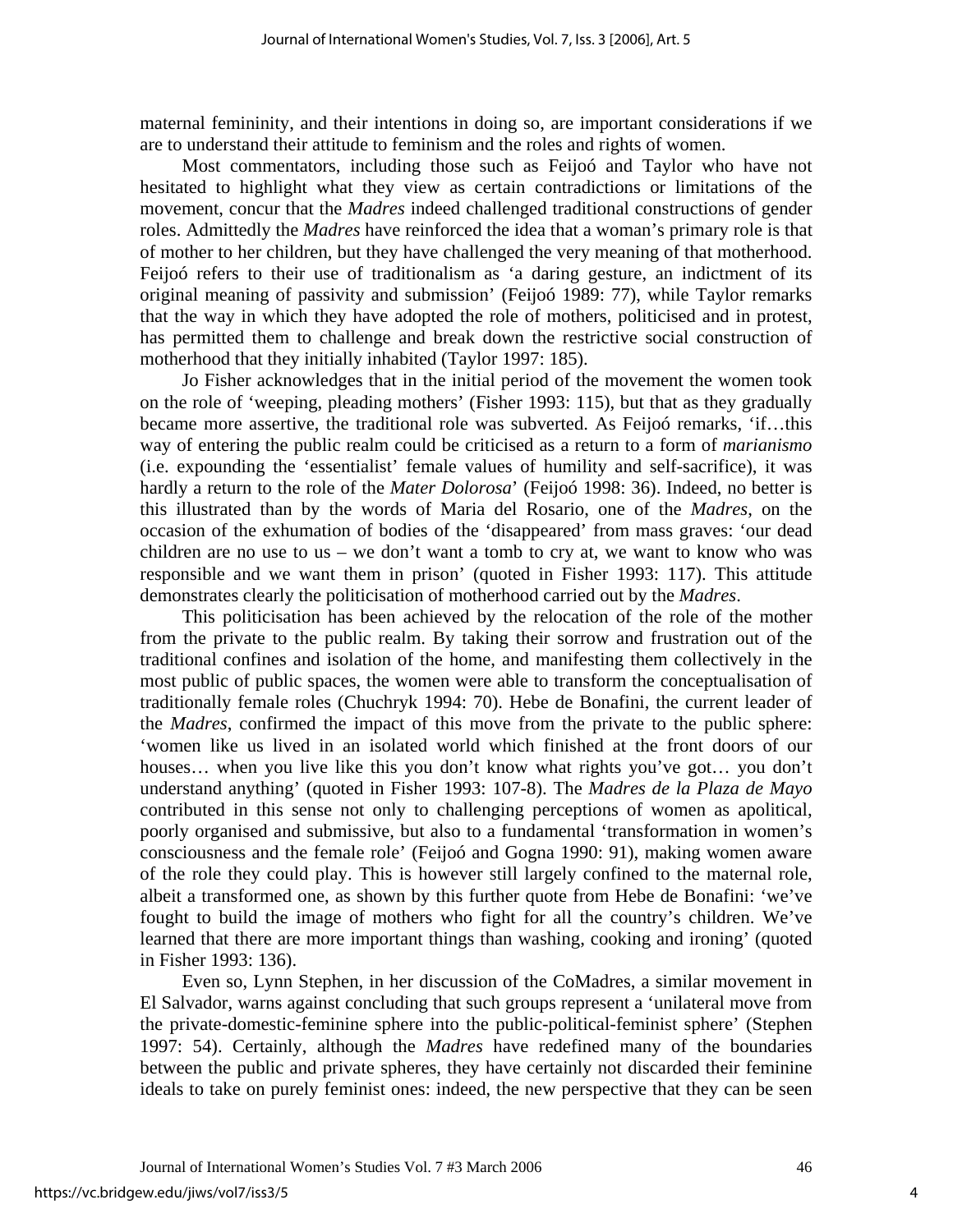to have introduced has a distinctly feminine/maternal slant. To quote Hebe de Bonafini once again 'we're political, but our politics are moral, ethical and with love' (quoted in Fisher 1997: 136), and the *Madres* are persistently pursuing the promotion of the 'mother' with the political world. As Bouvard states, the *Madres* have 'transformed themselves from women seeking to protect the sanctity of the mother-child bond within the existing political system to women wishing to transform the state so that it reflects maternal values' (Bouvard 1994: 118). Thus while there is a clear awareness of the need for a greater female participation in the political world, this is viewed less as a need for equality of participation and representation between abstract subjects, both male and female; rather it is intended to bring a feminine perspective, something that contradicts the attempts of feminists to break down these traditional characterisations.

It is appropriate therefore to ask whether the *Madres* can be seen at all to represent a specifically *feminist* viewpoint. If a feminist viewpoint can be said to be that which seeks to eliminate the instant identification of women as mothers, then the answer is no. As Marguerite Bouvard explains, 'the mothers are not interested in eliminating maternity as a gender identification', rather, as we have discussed, they wish to create a political role for maternity (Bouvard 1994: 187). The *Madres* have not identified themselves as feminist, and have in the past flatly rejected the term, something that can be attributed as much to the negative connotations of the term 'feminist', as to the specific concrete differences between the two movements. For example, to once again quote the words of Hebe de Bonafini, 'the mothers aren't feminists, we believe in equality between men and women. Feminists here are very radical. They want men out of the way and we don't agree with that' (quoted in Fisher 1997: 136). In considering the rejection of the term 'feminist' by the *Madres*, it is important to also consider attitudes with regard to class. Bouvard cites a wariness of certain feminist organisations in Argentina, which are seen to represent 'privileged circles' (Bouvard 1994: 191), while Hebe de Bonafini criticises bourgeois feminists for being overly concerned with gender demands, at the expense of more important issues (Fisher 1997: 136). This can explain the assertion made by Taylor that the work of the *Madres* could be seen, to an extent, to have bridged the gap between the more bourgeois feminist movements and popular, grassroots forms of action (Taylor 1997: 207).

Even so, in spite of the *Madres* rejection of the feminist label, there have certainly been several developments in trends of Latin American feminism over the past few decades that were congruent with the more motherist orientation of the *Madres*. Francesca Miller mentions several of these in her account of the evolution of feminism in the region: firstly the redefinition of feminism to include access to basic resources, the 'matters of daily life and death' (Miller 1991: 201) that can be seen to coincide with motherist politics' demands that a mother be able to assure the welfare of her children. Secondly, the increasing tolerance seen during the 1980s of variations in approach and the acceptance of diversity (Miller 1991: 208) could also be seen to permit an understanding between the motherist politics of the *Madres* and more progressive feminist thinking.

One of the key elements in the rapport between the *Madres* and feminist thinking is that of the gradual evolution and development of the *Madres'* situation and values to make them more receptive to ideas they might previously have rejected. Jennifer Schirmer, in her study of El Salvador's CoMadres and Guatemala's CONAVIGUA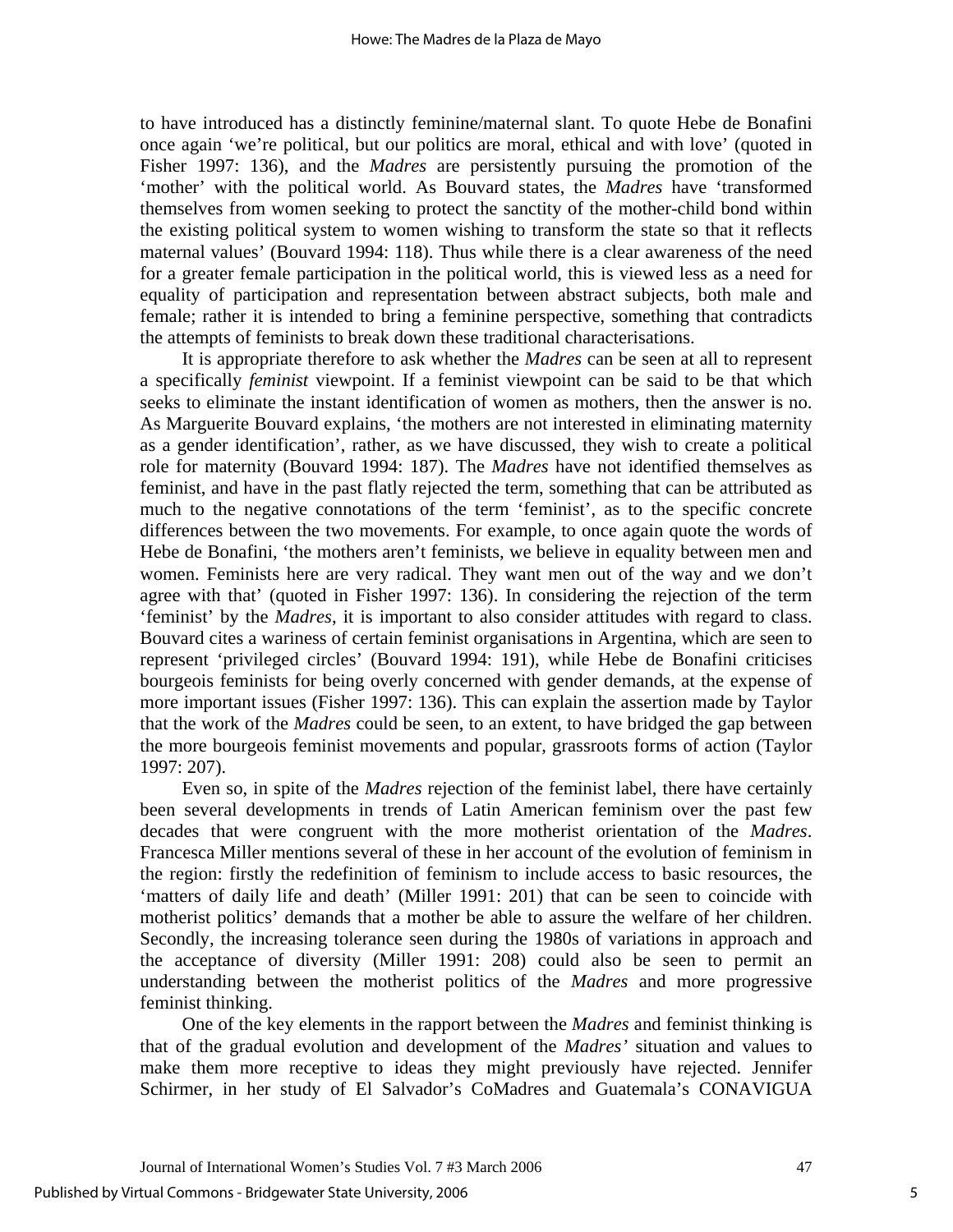widows, describes how the women come to gain a gendered consciousness through their actions, and that many move 'beyond the 'motherist' paradigm to a larger objective of challenging traditional constructions of 'femininity'… and 'mothering' itself' (Schirmer 1993: 31). With reference to the *Madres'* current stance towards feminism we can recognise a tendency to appreciate the work of feminist groups with respect to furthering women's rights, but not a total rededication of their efforts to this issue. Indeed, Bouvard states that the *Madres* would not support any 'change that would unravel women from their maternal role' (Bouvard 1994: 191). Instead what we can see is a willingness to support wider social reform, with women's rights forming part of a general project of human rights that has evolved directly from the women's experiences of the most extreme human rights violations. According to Bouvard's study, one of the key features to distinguish the *Madres'* work from that of more bourgeois feminist groups is the *Madres*' emphasis on improvements in the private realm of the home rather than on furthering women's progress in the worlds of work and politics (Bouvard 1994: 190).

In terms of the impact of the *Madres* on the feminist movement in the region, there are several points to be made. Aside from the obvious renown of the group in human rights circles and their influence on similar movements such as those already mentioned in El Salvador and Guatemala, they have also entered into co-operation with several other women's associations on a transnational level (Taylor 1997: 192). Taylor also affirms that the *Madres*' cause and approach has had a positive impact on the fight for those women's issues linked to human rights, such as domestic violence (Taylor 1997: 201), while Jane Jaquette notes that the *Madres*' story has influenced many women, who have taken the example of the *Madres* as justification for their own political action (Jaquette 1994: 225). However, it is worth remembering that in this case most of the activists also followed the *Madres*' example by 'framing their interests as mothers of families and not as individuals' (Jaquette and Wolchik 1998: 13). Even so, it is to be assumed that a general rise in political awareness and participation amongst women would be recognised as a positive occurrence, even if it was on a motherist trajectory.

If the *Madres* are to remain relevant both to Latin American feminism and on the Argentinian political scene, it is essential for them to develop activities, ambitions and attitudes that extend beyond the original purpose of reclaiming their disappeared children. Their objective of bringing the perpetrators of the disappearances to justice has had only limited success – although convictions were made, the *Punto Final* (Full Stop) law of 1986 put an end to new prosecutions, and many officers accused of human rights violations were since pardoned in amnesties in 1989 and 1990. Although several children and grandchildren of the 'disappeared' have been restored to their families, the original goal of reclaiming the original lost children has now become a symbolic aim, as the terminal nature of the disappearances becomes increasingly undeniable. A symbolic struggle of this type still allows the *Madres* to occupy their maternal role, perhaps even in a stronger, more transcendental, unifying sense. Craske recognises that the apolitical stance and non-negotiable objectives based on motherhood, which once afforded the *Madres* such influence, are now elements of their approach that – following the transition to democracy and the changes in the political process- could result in 'political paralysis' (Craske 1999: 198). Clearly in the democratic era, the conditions for successful political participation have changed, and it is essential that both the *Madres*' and the groups they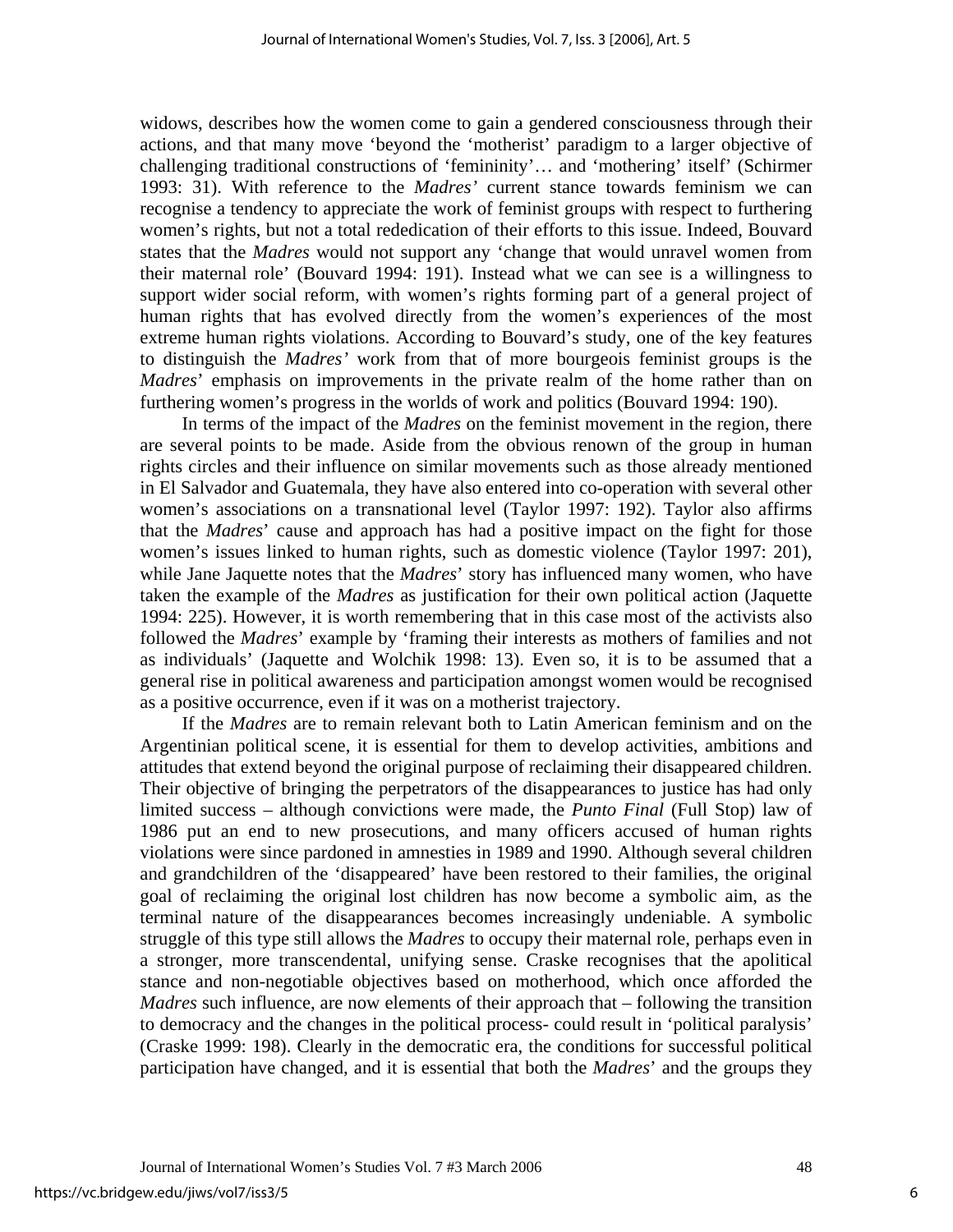have influenced acknowledge and react to these changes, in order to continue their work in favour of women's and human rights.

In conclusion, although the *Madres de la Plaza de Mayo* could initially be seen as representative of a motherist tradition that is in practical opposition to feminist movements, given its reinforcement of traditional –and to feminist eyes, restrictivegender roles, the *Madres* have in fact contributed a great deal not only in furthering the political participation of women, but also in promoting human rights, and thereby the women's rights that are frequently tied up with them. It is clear that, although the initial outward aims of the Madres may not have been concerned with feminist causes, they have come to acknowledge the importance of furthering women's rights, understandably within the context of the maternal politics that were so essential to their success and survival under the military regime. Above all then, when questioning the motherist politics of the *Madres*, it is essential to remember the context within which the movement was formed, and the immediate and tragic nature of its objectives. For, in spite of all the analyses of the politics, the *Madres de la Plaza de Mayo* came together not for the sake of feminism, but to confront the most appalling violations of human rights. The impact they have had on the furtherance of women's rights and participation is undeniably positive, but it is not on this issue alone that their true merit should be judged.

## **Bibliography**

- Bouvard, M. G. 1994 *Revolutionising Motherhood: the Mothers of the Plaza de Mayo*, Wilmington, DE: Scholarly Resources.
- Chuchryk, P. 1994 'From Dictatorship to Democracy, the Women's movement in Chile' in Jaquette, J. (ed.) *The Women's Movement in Latin America: Participation and*  Democracy, Oxford: Westview Press.
- Craske, N. 1999 *Women and Politics in Latin America*, Cambridge: Polity Press.
- Feijoó, M. 1994 'The Challenge of Constucting Peace: Women and Democracy in Argentina' in Jaquette, J. (ed.) *The Women's Movement in Latin America: Participation and Democracy*, Oxford: Westview Press.
- Feijoó, M. and Gogna, M. 1990 'Women in the transition to democracy' in Jelin, E. (ed.) *Women and Social Change in Latin America*, London: Zed Brooks.
- Feijoó, M. 1998 'Democratic Participation in Argentina' in Jaquette, J. and Wolchik, S. (eds) *Women and Democracy: Latin America and Central and Eastern Europe*, Baltimore: John Hopkins University Press.
- Fisher, J. 1993 *Out of the Shadows: Women, Resistance and Politics in South America*, London: Latin American Burean.
- Jaquette, J. (ed.) 1994 *The Women's Movement in Latin America: Participation and Democracy*, Oxford: Westview Press.
- Jaquette, J. and Wolchik, S. (eds) 1998 *Women and Democracy: Latin America and Central and Eastern Europe*, Baltimore: John Hopkins University Press.
- Jelin, E. 1990 'Citizenship and Identity' in Jelin, E. (ed.) *Women and Social Change in Latin America*, London: Zed Brooks.
- Miller, F. 1991 *Latin American Women and the Search for Social Justice*, Hanover: University Press of England.